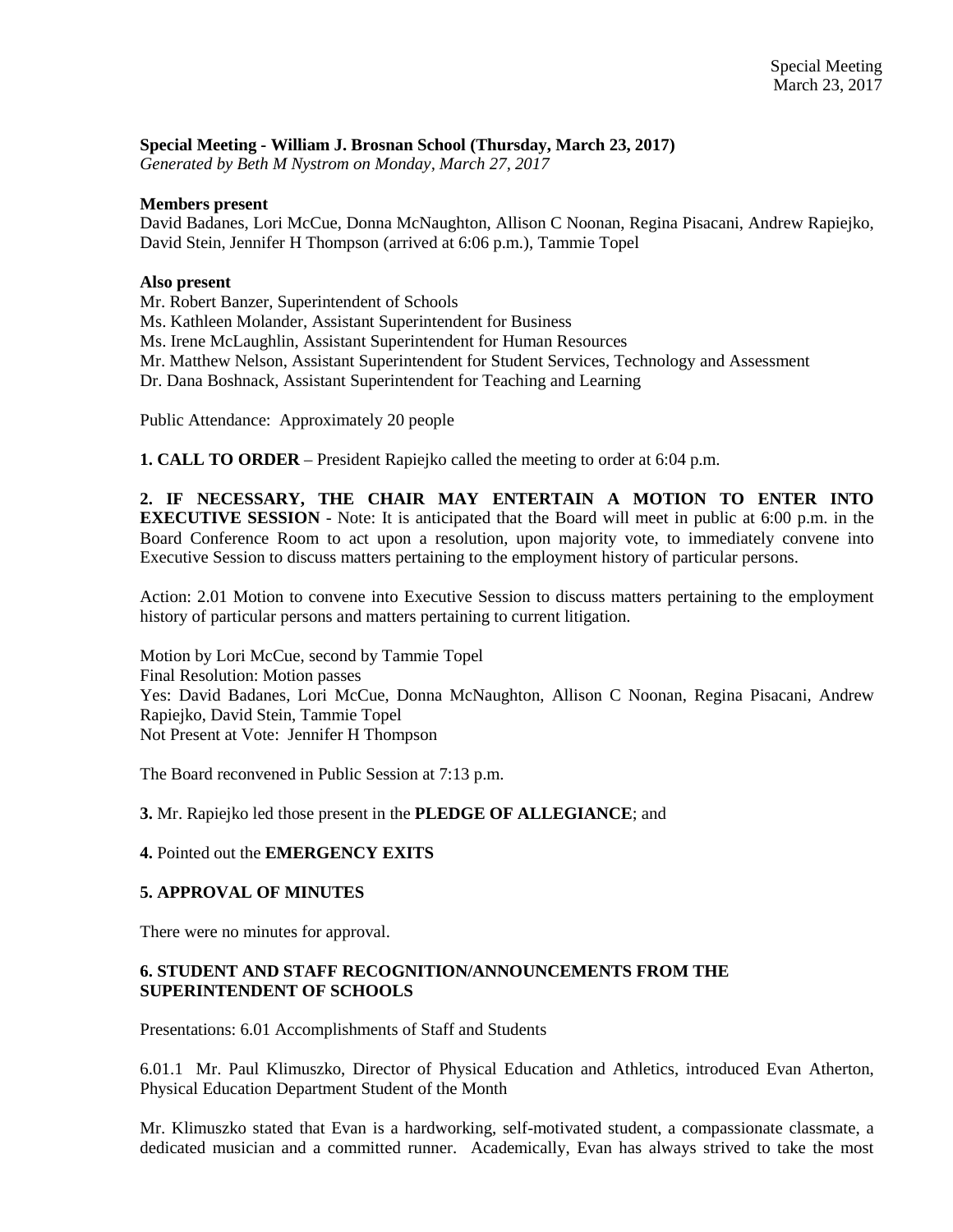challenging courses he could handle and has accelerated in every subject. He has taken every engineering class that is offered in the Project Lead the Way Program. Athletically, for four years, Evan has run all three seasons of track. After a slow beginning to his track career, he is one of the fastest members of the team and is one of two team captains. It is his unwavering commitment to improving that has helped him achieve these goals. While running is considered an individual sport, Evan does not see it that way. He takes his leadership position as captain seriously and works to motivate his teammates. Evan has also proven his leadership abilities as the captain of the drum line for the high school marching band.

Mr. Klimuszko stated that Evan is truly a gifted individual who will succeed at whatever endeavor he pursues in the future.

President Rapiejko and Superintendent Banzer congratulated Evan on his fine accomplishments and presented him with a commendation from the Board.

6.01.2 Mr. Paul Klimuszko, Director of Physical Education and Athletics, introduced Kirsten Leonard, Health Education Department Student of the Month

Mr. Klimuszko stated that Kirsten is a bright, insightful and conscientious student. Academically, Kirsten is a hard working student who continually strives to reach her full potential. She has taken Sports Medicine courses and IB Sports, Exercise and Health Science classes. The sports medicine program focuses on anatomy and physiology, the care and prevention of athletic injuries and emergency care. The IB class goes further to study anatomy and physiology, biomechanics, psychology and nutrition. The course also addresses the ethic of sports and its impact on an individual. Kirsten has excelled in each of these areas. Outside the classroom, Kirsten has been instrument in the initiation of Northport's yearly CPR/AED Awareness Day. She is a member of the high school soccer and basketball teams, the PE Leaders Club, the marching band, the National Honor Society and has volunteered with Special Olympics. Kirsten also actively participates in community events at her church such as food drives for the local food pantry.

Mr. Klimuszko stated that Kirsten is a truly gifted individual who will succeed at whatever endeavor she encounters.

President Rapiejko and Superintendent Banzer congratulated Kirsten on her fine accomplishments and presented her with a commendation from the Board.

#### **7. DISCUSSION OF SUPERINTENDENT'S PROPOSED 2017-2018 BUDGET**

Discussion: 7.01 Discussion of Revenue, Fund Balance, Reserves

Mr. Banzer stated that the Board will discuss Revenue, Fund Balance and Reserves tonight. At the April 6<sup>th</sup> Meeting, the Board will convene into Committee-of-the-Whole to consider and discuss public input from the Preliminary Hearing and reconvene into public session to finalize the budget. There will be a Public Hearing on the Finalized Budget on May  $4<sup>th</sup>$  and the Budget Vote will be held on May  $16<sup>th</sup>$ .

Mr. Banzer reviewed the budget development process, the budget history from 2012-2013 to the proposed 2017-2018 budget. Mr. Banzer reviewed the Expenditure Summary:

|                                          | 2017-2018<br>Proposed Budget | 2016-2017<br><b>Budget</b> | \$ Change   | % Change  |
|------------------------------------------|------------------------------|----------------------------|-------------|-----------|
| Personnel                                | \$87,593,284                 | \$85,530,365               | \$2,062,919 | 2.41%     |
| <b>Benefits</b>                          | \$36,803,165                 | \$36,820,431               | (\$17,266)  | $(.05\%)$ |
| Special Education and BOCES \$14,757,289 |                              | \$14,328,412               | \$428,877   | 2.99%     |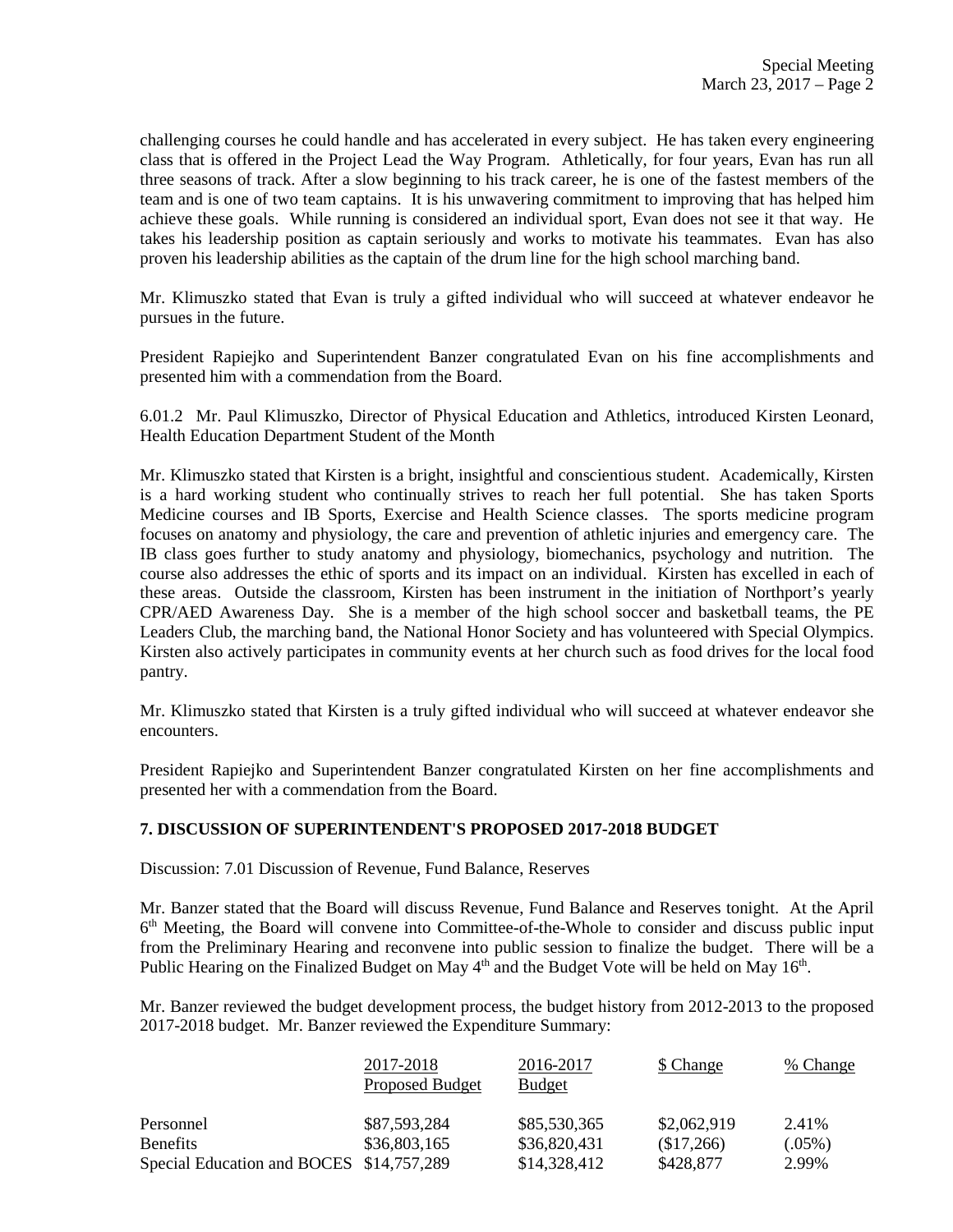| <b>Buildings and Grounds</b> | \$3,679,505   | \$4,260,238   | $(\$580,733)$ | $(13.63\%)$ |
|------------------------------|---------------|---------------|---------------|-------------|
| Transportation               | \$7,514,511   | \$7,532,587   | (\$18,076)    | $(.24\%)$   |
| <b>TOTAL</b>                 | \$163,341,865 | \$161,380,883 | \$1,960,982   | 1.215%      |

Mr. Banzer reviewed the Staffing Summary:

|                             | <b>Actual FTE 2016-2017</b> | Proposed FTE 2017-2018 | Difference |
|-----------------------------|-----------------------------|------------------------|------------|
| <b>Instructional Staff</b>  | 629.70                      | 627.50                 | (2.20)     |
| <b>Administrative Staff</b> | 33.00                       | 33.00                  | 0.00       |
| <b>Support Staff</b>        | 355.23                      | 350.23                 | (5.00)     |
| <b>TOTAL</b>                | 1,017.93                    | 1,010.73               | (7.20)     |

Mr. Banzer reviewed the Revenue History from 2013-2014 to the projected 2017-2018. The projected tax levy for 2017-2018 is \$143,132,806. The projected state aid for 2017-2018 is \$15,192,432. The projected Assigned Fund Balance for 2017-2018 is \$2,500,000. The projected Use of Reserved for 2017-2018 is \$363,627. The projected Miscellaneous Revenue for 2017-2018 is \$2,153,000. The projected tax levy increase for 2017-2018 is 1.57% and the allowable tax levy limit is 1.67%.

Mr. Banzer reviewed the Revenue History from June 30, 2013 to the June 30, 2017 projected reserves. The projected Restricted Reserves as of June 30, 2017 are as follows: Capital \$2,120,398, Unemployment Insurance \$790,027, Insurance \$49,604, Employee Benefit Accrued Liability \$3,778,400, Workers' Compensation \$2,329,071, Retirement Contribution \$2,531,216. The total projected Restricted Reserves as of June 30, 2017 are \$11,598,716. Mr. Banzer stated that there is a reduction of 19.72% in the Restricted Reserves from June 30, 2013 to the projected June 30, 2017.

Mr. Banzer reviewed the Fund Balance from June 30, 2013 to the projected June 30, 2017. The Assigned Fund Balance is \$2,500,000 (used to reduce tax levy), Assigned Encumbrances \$950,000, Unassigned Fund Balance \$6,533,675 (allowed up to 4% of Total Budget per law). The total Fund Balance is \$9,983,675. The total Fund Balance and Reserves is \$21,582,391.

The following Capital Projects and estimated cost were reviewed to consider for 2017-2018 through the Capital Reserve: Resurface two tennis courts and replace the fence at the William J. Brosnan School - \$117,000, install new operable gymnasium windows at East Northport Middle School - \$183,000, replace circuit breaker panels at Northport High School - \$162,500, replace auditorium seating at the William J. Brosnan School - \$195,000, replace classroom ceilings at Dickinson Avenue School - \$325,000, totaling \$981,500.

The following Capital Projects and estimated costs were reviewed for 2017-2018 through the General Fund: Complete the installation of three boilers at Northport High School - \$543,900, install an emergency generator at Northport High School - \$650,000, replace the library heating and ventilation systems at Northport Middle School - \$438,100, totaling \$1,632,000.

The total Capital projects to consider for 2017-2018 total \$2,613,500.

Mr. Banzer reviewed the revenue considerations projected for 2017-2018: Tax Levy - \$143,132,806, State Aid - \$15,193,432, Assigned Fund Balance - \$1,500,000, Use of Reserves - \$363,627, Miscellaneous Revenue - \$2,153,000, totaling \$163,341,865.

There was a discussion regarding capital projects including the cost increase of the emergency generator at the high school, the completion of the installation of the three boilers, the bleachers at the high school, the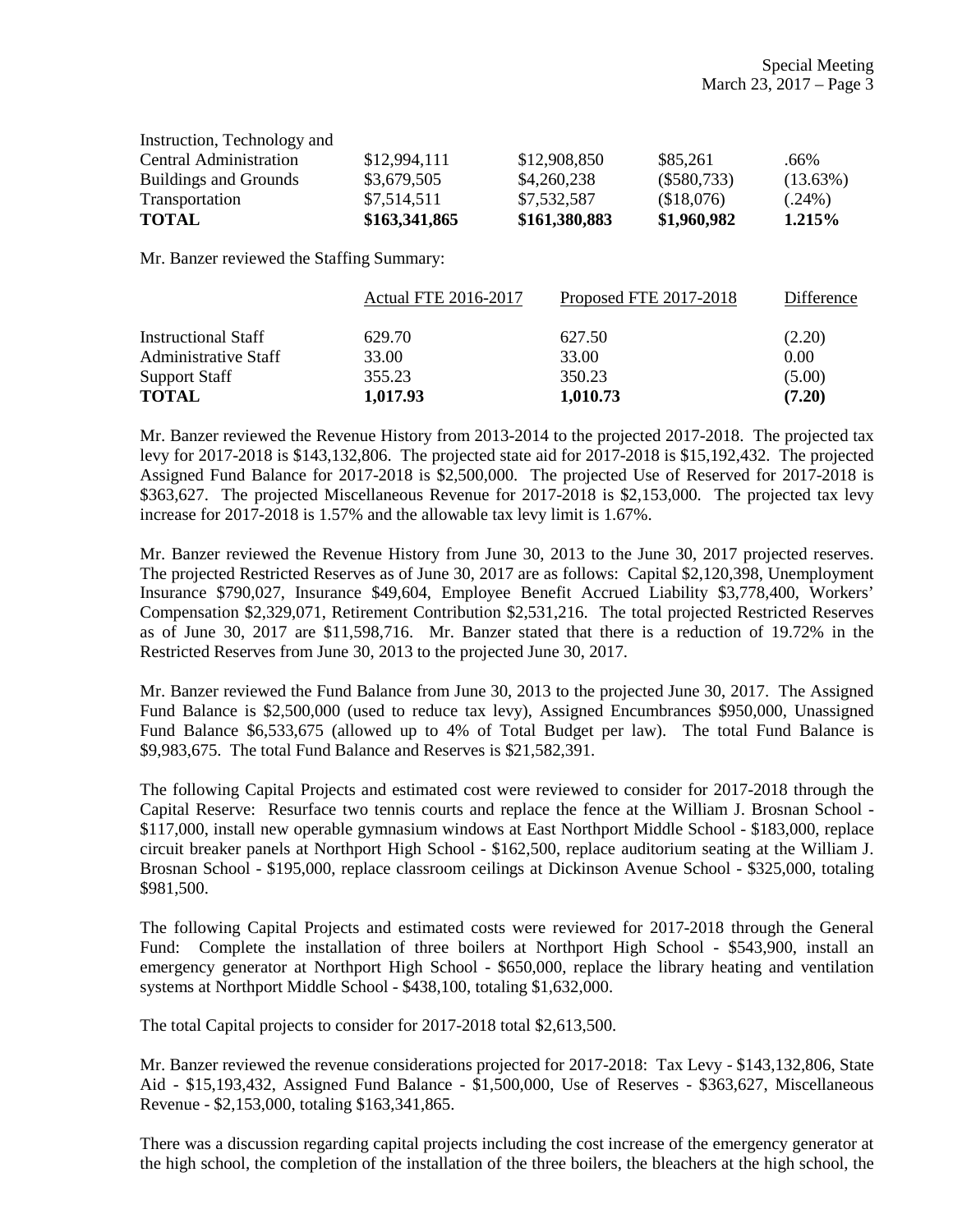Districtwide Five Year Capital Improvement Plan, the building condition survey and the annual visual inspection report. The discussion also included use of reserves, the 2008 capital project reserve, projected state aid, and the unassigned fund balance.

### **8. BOARD AND COMMUNITY DISCUSSION OF SUPERINTENDENT'S PROPOSED 2017-2018 BUDGET**

Discussion: 8.01 Opportunity for public input regarding the school budget for 2017-2018

| Name                                           | Comment                                                                                                                                                                                                                                                                                                                                                                                                                                                            |
|------------------------------------------------|--------------------------------------------------------------------------------------------------------------------------------------------------------------------------------------------------------------------------------------------------------------------------------------------------------------------------------------------------------------------------------------------------------------------------------------------------------------------|
| Rosanne Fisher                                 | Stated that parents are very concerned about the plans to reduce the 2017-2018                                                                                                                                                                                                                                                                                                                                                                                     |
| Norwood PTA                                    | fifth grade sections from 4 to 3. The reduction would result in a 33% increase in                                                                                                                                                                                                                                                                                                                                                                                  |
| President                                      | class size. Ms. Fisher asked the Board and administration to keep the number of<br>sections at 4.                                                                                                                                                                                                                                                                                                                                                                  |
| Lori Haubrich<br>Parent                        | Read a letter asking the Board to consider reinstating the Director of Guidance<br>position. Ms. Haubrich stated that she feels the recent administrative restricting<br>unreasonably stretches the district's administrative resources and building level<br>administrator certified in school counseling should be available full-time to<br>promote a program that strives for students' academic and social/emotional<br>growth and college/career development |
| Jennifer Mead<br>Fifth Avenue PTA<br>President | Stated that many parents have concerns about the reduction of class sections from<br>4 to 3 in the 4 <sup>th</sup> grade and the elimination of a teacher. Ms. Mead asked the Board<br>to keep the number of sections at 4.                                                                                                                                                                                                                                        |

## **9. SUPERINTENDENT'S REPORT, GENERAL - FOR BOARD ACTION**

Action: 9.01 Personnel Actions Report Recommendation to approve the Personnel Actions Report

Motion by Lori McCue, second by David Badanes. Final Resolution: Motion Passes Yes: Lori McCue, Donna McNaughton, Allison C Noonan, Regina Pisacani, Andrew Rapiejko, David Stein, Jennifer H Thompson, Tammie Topel Not Present at Vote: David Badanes

## **10. SUPERINTENDENT'S REPORT, FINANCIAL - FOR BOARD ACTION**

Action: 10.01 BIDS Recommendation to take specified action on the following BIDS:

### EDUCATIONAL

- 10.01.2 AWARD: Athletic Supplies & Equipment
- 10.01.3 AWARD: Technology Supplies & Equipment
- 10.01.4 AWARD: Physical Education Supplies & Equipment
- 10.01.5 AWARD: Art Supplies & Equipment
- 10.01.6 AWARD: Athletic Apparel

Motion by Jennifer H Thompson, second by Regina Pisacani. Final Resolution: Motion Passes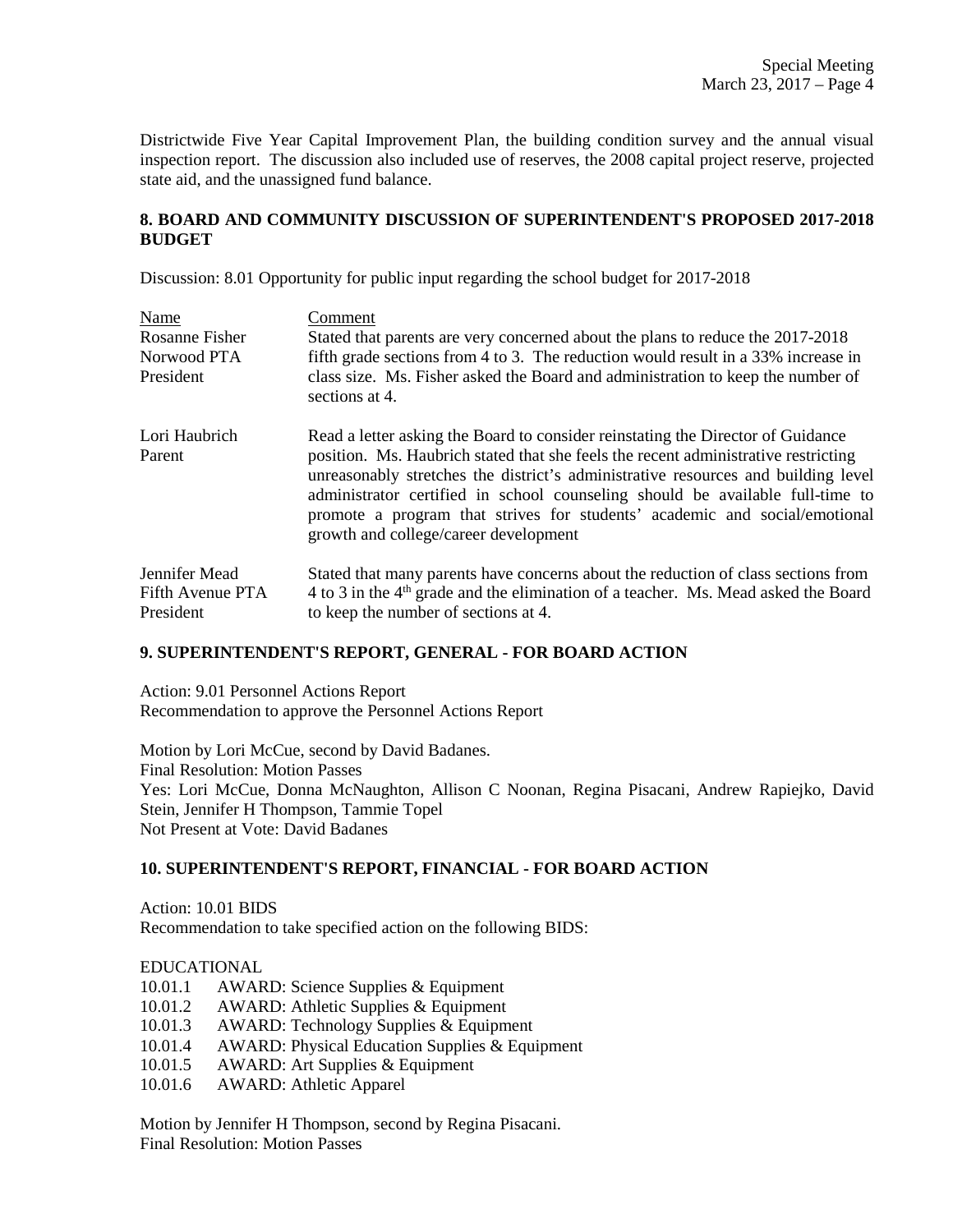Yes: David Badanes, Lori McCue, Donna McNaughton, Allison C Noonan, Regina Pisacani, Andrew Rapiejko, David Stein, Jennifer H Thompson, Tammie Topel

Action: 10.02 Surplus Equipment

Recommendation to approve the attached list vehicles, owned by the School District that are outdated, broken and no longer cost effective to repair, as surplus and approve disposal in accordance with Board Policy.

Motion by Jennifer H Thompson, second by Regina Pisacani.

Final Resolution: Motion Passes

Yes: David Badanes, Lori McCue, Donna McNaughton, Allison C Noonan, Regina Pisacani, Andrew Rapiejko, David Stein, Jennifer H Thompson, Tammie Topel

Action: 10.03 eThink Education

Recommendation to approve renewal of a contract between the Northport-East Northport Union Free School District and eThink Education for Moodle Hosting for the 2017-2018 school year

Motion by Jennifer H Thompson, second by Regina Pisacani.

Final Resolution: Motion Passes

Yes: David Badanes, Lori McCue, Donna McNaughton, Allison C Noonan, Regina Pisacani, Andrew Rapiejko, David Stein, Jennifer H Thompson, Tammie Topel

Action: 10.04 SCOPE Education Services

Recommendation to approve a License and Operating Agreement between the Board of Education of the Northport-East Northport Union Free School District and SCOPE Education Services for After School Child Care Programs

Motion by Jennifer H Thompson, second by Regina Pisacani.

Final Resolution: Motion Passes

Yes: David Badanes, Lori McCue, Donna McNaughton, Allison C Noonan, Regina Pisacani, Andrew Rapiejko, David Stein, Jennifer H Thompson, Tammie Topel

Action: 10.05 Laurence J. Quigley ALS Memorial Scholarship

Recommendation to approve the creation of the Laurence J. Quigley ALS Memorial Scholarship and receive a donation to the Laurence J. Quigley ALS Memorial Scholarship in the amount of \$500.00 from David Quigley

Motion by Jennifer H Thompson, second by Regina Pisacani.

Final Resolution: Motion Passes

Yes: David Badanes, Lori McCue, Donna McNaughton, Allison C Noonan, Regina Pisacani, Andrew Rapiejko, David Stein, Jennifer H Thompson, Tammie Topel

Action: 10.06 Donations

Recommendation to receive the following donations to the District:

10.06.1 \$8,000.00 from Steven L. Ingerman to the Henrietta Ackerly Memorial Scholarship 10.06.2 \$600.00 from Mark A. Tracy to the Judith Tracy Memorial Scholarship

Motion by Jennifer H Thompson, second by Regina Pisacani.

Final Resolution: Motion Passes

Yes: David Badanes, Lori McCue, Donna McNaughton, Allison C Noonan, Regina Pisacani, Andrew Rapiejko, David Stein, Jennifer H Thompson, Tammie Topel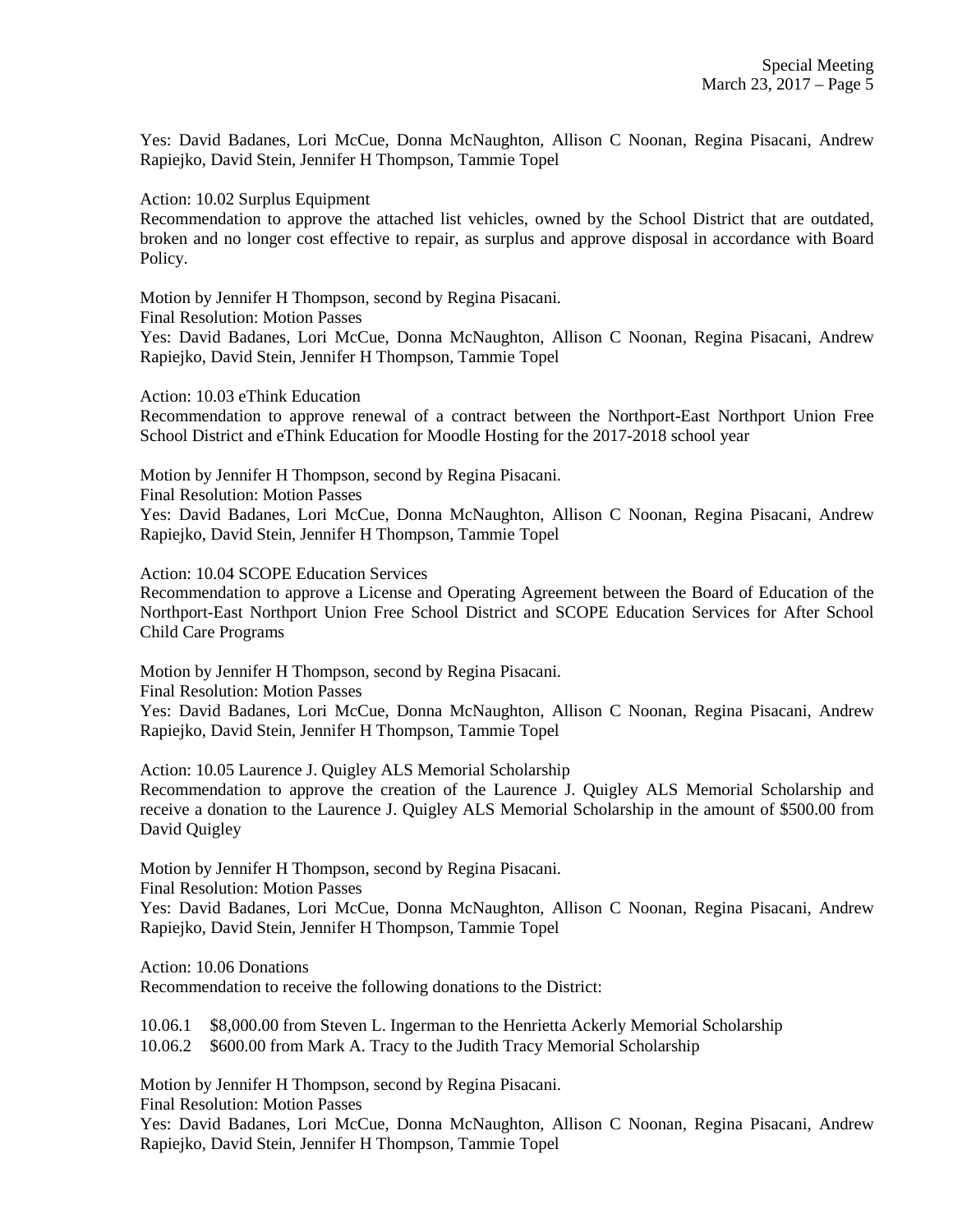Action: 10.07 Greenkill Outdoor Education Center Field Trip Donation Recommendation to approve the following resolution:

"BE IT RESOLVED, that the Board of Education hereby gratefully accepts a donation of \$13,000 from the Northport Middle School Student Activity Account, for the purpose of students attending the trip to Greenkill Outdoor Education Center March 1-3, 2017 and increase the 2016-2017 budget code A2110.4161.23.2902 by \$13,000 for this purpose.

BE IT RESOLVED, that the Board of Education hereby approves an increase in the revenue code A2705 of the 2016-2017 budget by \$13,000 with the understanding that this increase in revenue is the result of donations from the Northport Middle School Student Activity Account."

Motion by Jennifer H Thompson, second by Regina Pisacani.

Final Resolution: Motion Passes

Yes: David Badanes, Lori McCue, Donna McNaughton, Allison C Noonan, Regina Pisacani, Andrew Rapiejko, David Stein, Jennifer H Thompson, Tammie Topel

Action: 10.08 Marisa Jensen

Recommendation to approve a Supplementary Education Services Agreement between the Northport-East Northport Union Free School District and Marisa Jensen as Tigerette Judge for the 2017-2018 school year, for a total of \$150 (NHS)

Motion by Jennifer H Thompson, second by Regina Pisacani.

Final Resolution: Motion Passes

Yes: David Badanes, Lori McCue, Donna McNaughton, Allison C Noonan, Regina Pisacani, Andrew Rapiejko, David Stein, Jennifer H Thompson, Tammie Topel

Action: 10.09 Jennifer Paraszczuk

Recommendation to approve a Supplementary Education Services Agreement between the Northport-East Northport Union Free School District and Jennifer Paraszczuk as Tigerette Judge for the 2017-2018 school year, in the amount of \$150 (NHS)

Motion by Jennifer H Thompson, second by Regina Pisacani.

Final Resolution: Motion Passes

Yes: David Badanes, Lori McCue, Donna McNaughton, Allison C Noonan, Regina Pisacani, Andrew Rapiejko, David Stein, Jennifer H Thompson, Tammie Topel

Action: 10.10 Half Hollow Hills Central School District

Recommendation to approve a Special Education Services Contract between the Board of Education of the Northport-East Northport Union Free School District and the Board of Education of the Half Hollow Hill Central School District (Spec. Ed.)

Motion by Jennifer H Thompson, second by Regina Pisacani. Final Resolution: Motion Passes Yes: David Badanes, Lori McCue, Donna McNaughton, Allison C Noonan, Regina Pisacani, Andrew Rapiejko, David Stein, Jennifer H Thompson, Tammie Topel

Action: 10.11 South Huntington Union Free School District Recommendation to approve a Special Education Services Contract between the Board of Education of the Northport-East Northport Union Free School District and the Board of Education of the South Huntington Union Free School District (Spec. Ed.)

Motion by Jennifer H Thompson, second by Regina Pisacani.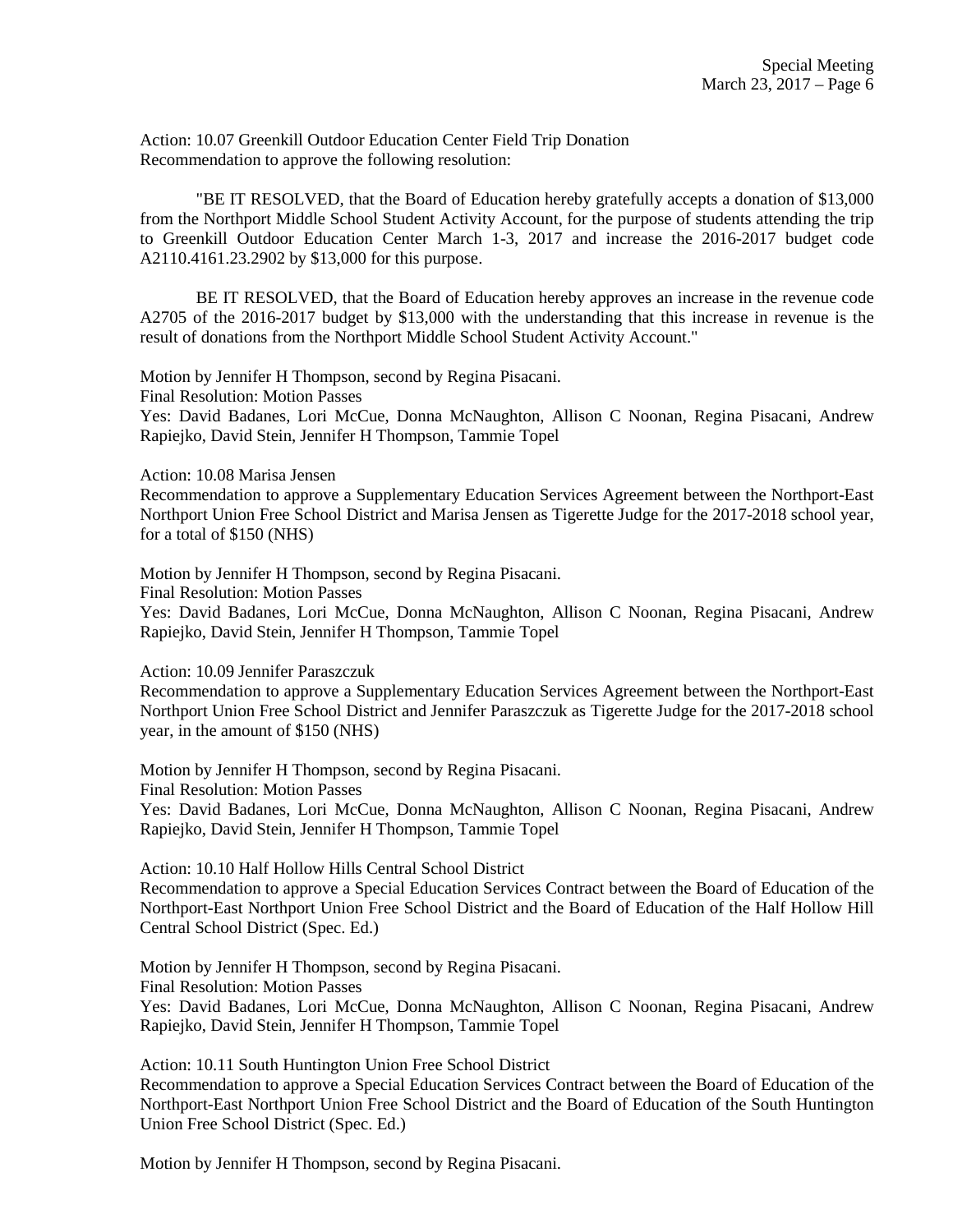Final Resolution: Motion Passes

Yes: David Badanes, Lori McCue, Donna McNaughton, Allison C Noonan, Regina Pisacani, Andrew Rapiejko, David Stein, Jennifer H Thompson, Tammie Topel

Action: 10.12 Our Lady of Peace Academy at Montfort Therapeutic Residence Recommendation to approve an Agreement between the Northport-East Northport Union Free School District and Our Lady of Peace Academy at Montfort Therapeutic Residence (Spec. Ed.)

Motion by Jennifer H Thompson, second by Regina Pisacani. Final Resolution: Motion Passes Yes: David Badanes, Lori McCue, Donna McNaughton, Allison C Noonan, Regina Pisacani, Andrew Rapiejko, David Stein, Jennifer H Thompson, Tammie Topel

Action: 10.13 North Fork Express

Recommendation to approve a Contract between the Northport-East Northport Union Free School District and North Fork Express, Contract #2064938 (NHS)

Motion by Jennifer H Thompson, second by Regina Pisacani.

Final Resolution: Motion Passes

Yes: David Badanes, Lori McCue, Donna McNaughton, Allison C Noonan, Regina Pisacani, Andrew Rapiejko, David Stein, Jennifer H Thompson, Tammie Topel

Action: 10.14 Curriculum Travel of America

Recommendation to approve a Rider to Agreement between the Board of Education of the Northport-East Northport Union Free School District and Curriculum Travel of America (NMS)

Motion by Jennifer H Thompson, second by Regina Pisacani.

Final Resolution: Motion Passes

Yes: David Badanes, Lori McCue, Donna McNaughton, Allison C Noonan, Regina Pisacani, Andrew Rapiejko, David Stein, Jennifer H Thompson, Tammie Topel

Action: 10.15 Tyco Integrated Security

Recommendation to approve a Commercial Sales Agreement between the Northport-East Northport Union Free School District and Tyco Integrated Security for maintenance and inspection of fire alarm system in the amount of \$1,120.00 (NHS)

Motion by Jennifer H Thompson, second by Regina Pisacani. Final Resolution: Motion Passes

Yes: David Badanes, Lori McCue, Donna McNaughton, Allison C Noonan, Regina Pisacani, Andrew Rapiejko, David Stein, Jennifer H Thompson, Tammie Topel

Action: 10.16 Town of Huntington

Recommendation to approve a Hold Harmless and Indemnification Agreement between the Town of Huntington and the Northport-East Northport Union Free School District for use of the fields at the Town of Huntington Veterans Memorial Park (NHS)

Motion by Jennifer H Thompson, second by Regina Pisacani. Final Resolution: Motion Passes

Yes: David Badanes, Lori McCue, Donna McNaughton, Allison C Noonan, Regina Pisacani, Andrew Rapiejko, David Stein, Jennifer H Thompson, Tammie Topel

Action: 10.17 Stony Brook Grist Mill Field Trip Donation Recommendation to approve the following resolution: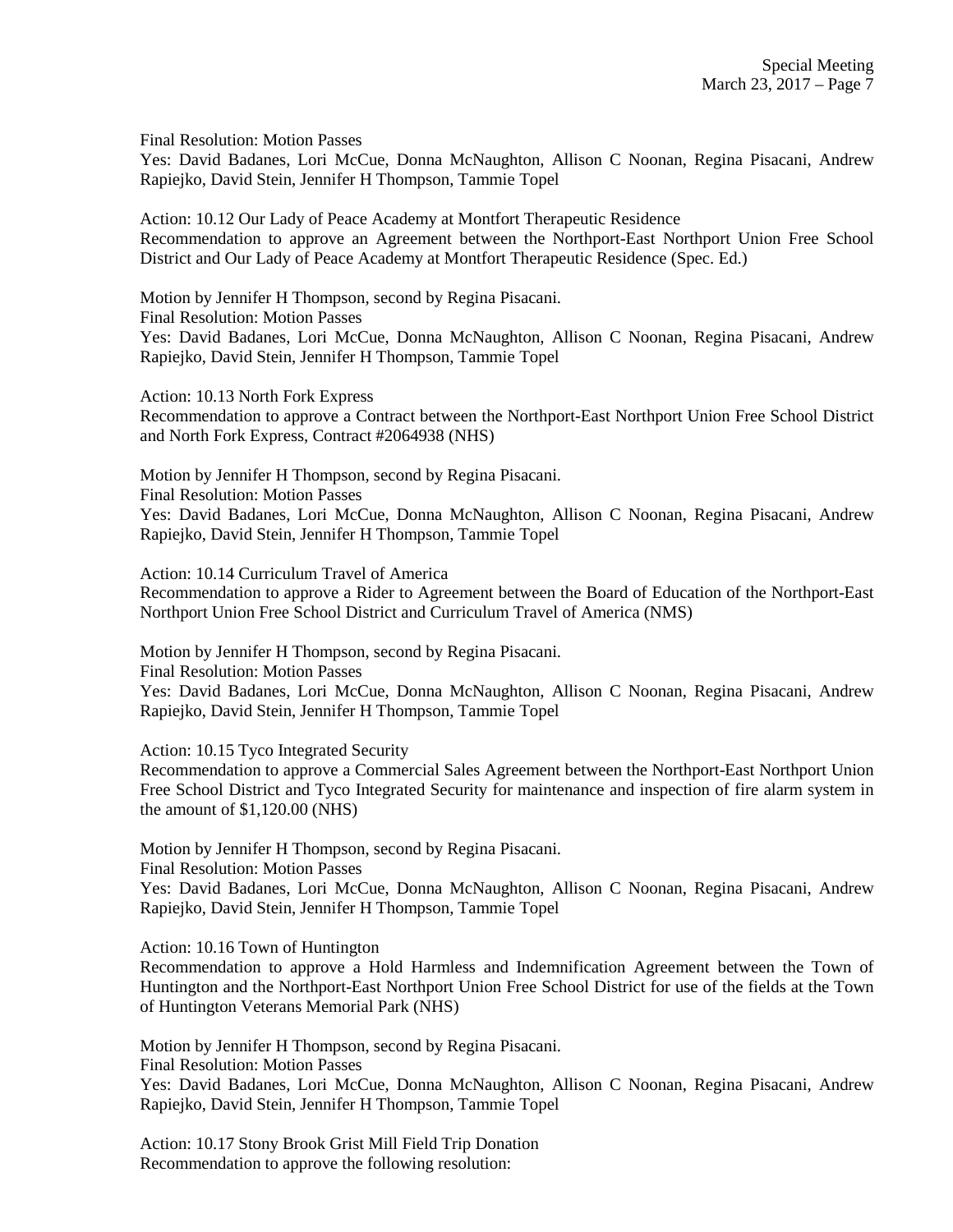"BE IT RESOLVED, that the Board of Education hereby gratefully accepts a donation of \$827 from Northport-East Northport residents whose names are more fully set forth in the attached document, for the purposes of covering the cost of the Ocean Avenue 4th grade class field trip to the Stony Brook Grist Mill on May 15 and 17, 2017 and increase the 2016-2017 budget code A2110.4010.00.2901 by \$827 for this purpose.

BE IT RESOLVED, that the Board of Education hereby approves an increase in the revenue code A2705 of the 2016-2017 budget by \$827 with the understanding that this increase in revenue is the result of donations from Northport-East Northport residents."

Motion by Jennifer H Thompson, second by Regina Pisacani.

Final Resolution: Motion Passes

Yes: David Badanes, Lori McCue, Donna McNaughton, Allison C Noonan, Regina Pisacani, Andrew Rapiejko, David Stein, Jennifer H Thompson, Tammie Topel

Action: 10.18 Bob Wolf

Recommendation to approve a Supplementary Education Services Agreement between the Northport-East Northport Union Free School District and Bob Wolf for a Hope Skills presentation to students on March 17, 2017, in an amount not to exceed \$500.00 (NHS)

Motion by Jennifer H Thompson, second by Regina Pisacani.

Final Resolution: Motion Passes

Yes: David Badanes, Lori McCue, Donna McNaughton, Allison C Noonan, Regina Pisacani, Andrew Rapiejko, David Stein, Jennifer H Thompson, Tammie Topel

Action: 10.19 Treasurer's Report and Monthly Summary of Receipts and Disbursements Recommendation to approve the Treasurer's Report and Monthly Summary of Receipts and Disbursements:

10.19.1 Treasurer's Report for the period January 1, 2017 - January 31, 2017

10.19.2 Monthly Summary of Receipts and Disbursements for January 2017

Motion by Jennifer H Thompson, second by Regina Pisacani. Final Resolution: Motion Passes

Yes: David Badanes, Lori McCue, Donna McNaughton, Allison C Noonan, Regina Pisacani, Andrew Rapiejko, David Stein, Jennifer H Thompson, Tammie Topel

Action: 10.20 Schedule of Investments Recommendation to approve the Schedule of Investments as of January 31, 2017

Motion by Jennifer H Thompson, second by Regina Pisacani. Final Resolution: Motion Passes Yes: David Badanes, Lori McCue, Donna McNaughton, Allison C Noonan, Regina Pisacani, Andrew Rapiejko, David Stein, Jennifer H Thompson, Tammie Topel

Action: 10.21 Collateral Schedule Recommendation to approve the Collateral Schedule as of January 31, 2017

Motion by Jennifer H Thompson, second by Regina Pisacani. Final Resolution: Motion Passes Yes: David Badanes, Lori McCue, Donna McNaughton, Allison C Noonan, Regina Pisacani, Andrew Rapiejko, David Stein, Jennifer H Thompson, Tammie Topel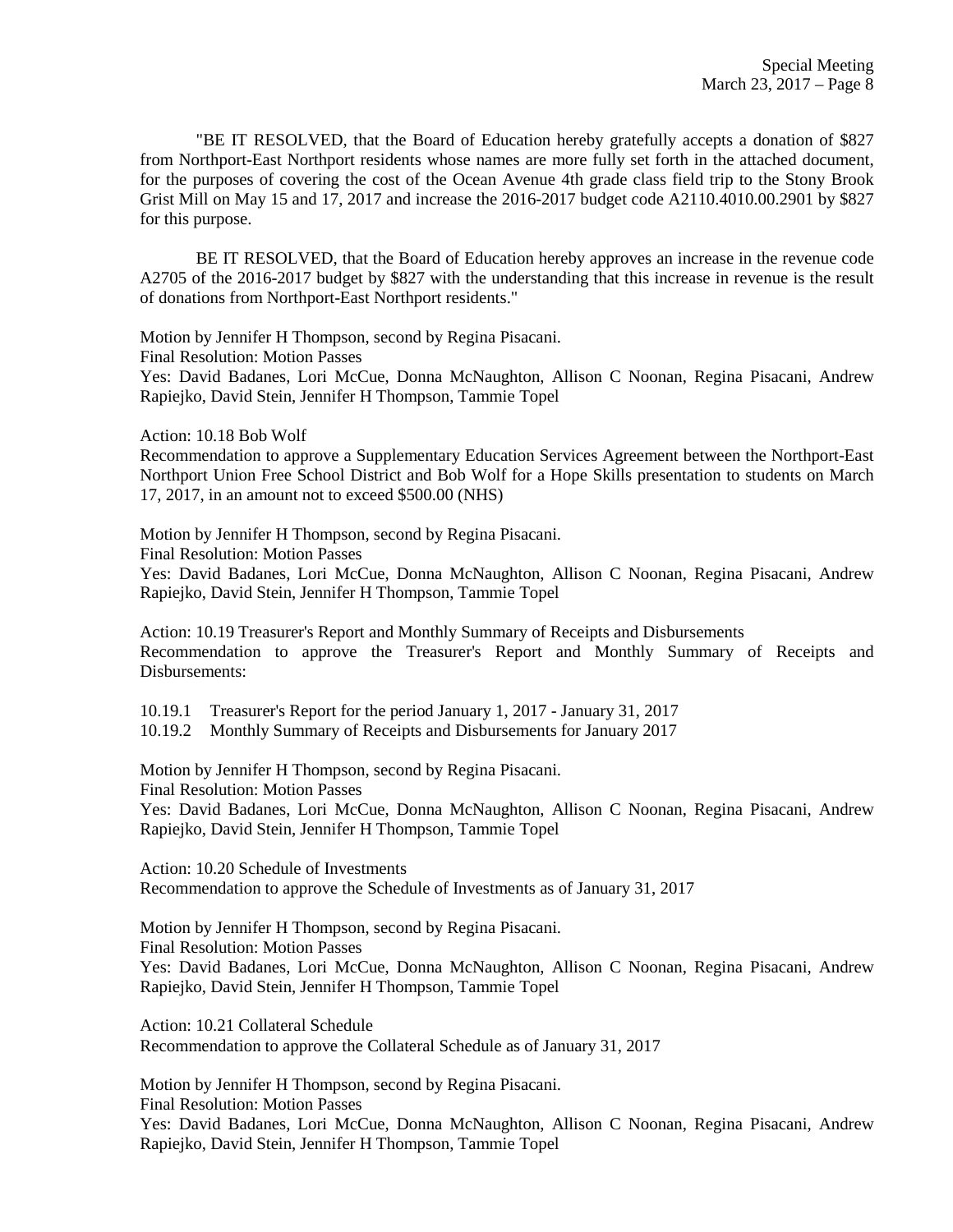Action: 10.22 Bank Reconciliation Recommendation to approve the Bank Reconciliation Report for the Month Ended January 31, 2017

Motion by Jennifer H Thompson, second by Regina Pisacani. Final Resolution: Motion Passes Yes: David Badanes, Lori McCue, Donna McNaughton, Allison C Noonan, Regina Pisacani, Andrew Rapiejko, David Stein, Jennifer H Thompson, Tammie Topel

Action: 10.23 Monthly Revenue and Budget Status Report - School Lunch Fund Recommendation to approve the Monthly Revenue and Budget Status Report - School Lunch Fund for the Month Ending January 31, 2017

Motion by Jennifer H Thompson, second by Regina Pisacani. Final Resolution: Motion Passes Yes: David Badanes, Lori McCue, Donna McNaughton, Allison C Noonan, Regina Pisacani, Andrew Rapiejko, David Stein, Jennifer H Thompson, Tammie Topel

Action: 10.24 Monthly Revenue and Budget Status Report - Special Aid Fund Recommendation to approve the Monthly Revenue and Budget Status Report - Special Aid Fund for the Month Ending January 31, 2017

Motion by Jennifer H Thompson, second by Regina Pisacani. Final Resolution: Motion Passes Yes: David Badanes, Lori McCue, Donna McNaughton, Allison C Noonan, Regina Pisacani, Andrew Rapiejko, David Stein, Jennifer H Thompson, Tammie Topel

Action: 10.25 Monthly Revenue and Budget Status Report - General Fund Recommendation to approve the Monthly Revenue and Budget Status Report - General Fund for the Month Ending January 31, 2017

Motion by Jennifer H Thompson, second by Regina Pisacani. Final Resolution: Motion Passes Yes: David Badanes, Lori McCue, Donna McNaughton, Allison C Noonan, Regina Pisacani, Andrew Rapiejko, David Stein, Jennifer H Thompson, Tammie Topel

Action: 10.26 Monthly Revenue and Budget Status Report - Capital Fund Recommendation to approve the Monthly Revenue and Budget Status Report - Capital Fund for the Month Ending January 31, 2017

Motion by Jennifer H Thompson, second by Regina Pisacani. Final Resolution: Motion Passes Yes: David Badanes, Lori McCue, Donna McNaughton, Allison C Noonan, Regina Pisacani, Andrew Rapiejko, David Stein, Jennifer H Thompson, Tammie Topel

Action: 10.27 School Lunch Profit and Loss Recommendation to approve the School Lunch Profit and Loss Statement for the Month Ending January 31, 2017

Motion by Jennifer H Thompson, second by Regina Pisacani. Final Resolution: Motion Passes

Yes: David Badanes, Lori McCue, Donna McNaughton, Allison C Noonan, Regina Pisacani, Andrew Rapiejko, David Stein, Jennifer H Thompson, Tammie Topel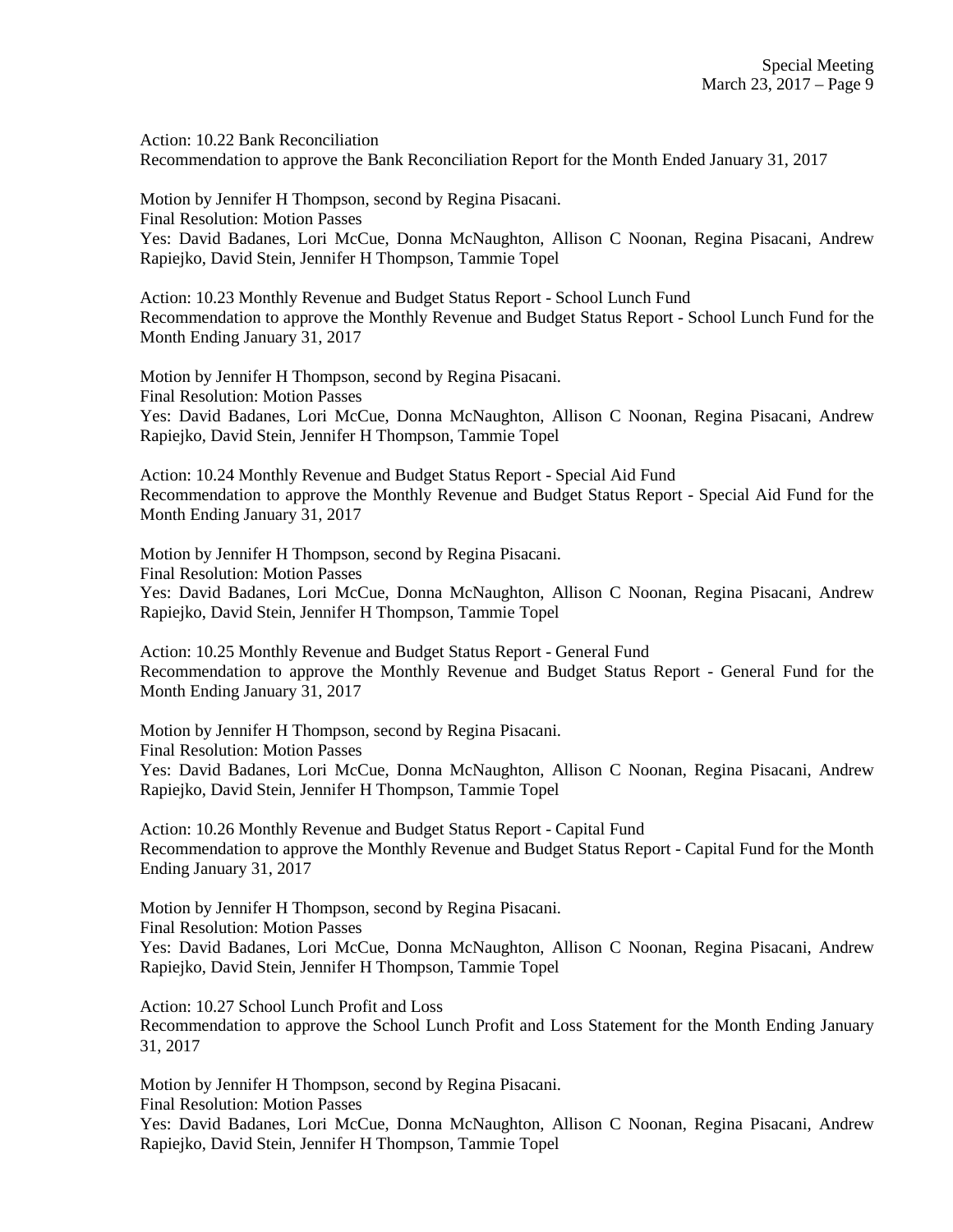Action: 10.28 Quarterly Trial Balance Report for All District Funds Recommendation to approve the Quarterly Trial Balance Report for All District Funds for the period July 1, 2016 - December 31, 2016

Motion by Jennifer H Thompson, second by Regina Pisacani. Final Resolution: Motion Passes Yes: David Badanes, Lori McCue, Donna McNaughton, Allison C Noonan, Regina Pisacani, Andrew Rapiejko, David Stein, Jennifer H Thompson, Tammie Topel

Action: 10.29 Quarterly Student Account Activity Reports

Recommendation to approve the Quarterly Student Activity Account Reports for the Period October 2016 - December 2016:

10.29.1 Northport High School

10.29.2 East Northport Middle School

10.29.3 Northport Middle School

Motion by Jennifer H Thompson, second by Regina Pisacani.

Final Resolution: Motion Passes

Yes: David Badanes, Lori McCue, Donna McNaughton, Allison C Noonan, Regina Pisacani, Andrew Rapiejko, David Stein, Jennifer H Thompson, Tammie Topel

Action: 10.30 Transfer of Funds Recommendation to approve Transfer of General Fund Appropriations in the 2016-2017 fiscal year

Motion by Jennifer H Thompson, second by Regina Pisacani.

Final Resolution: Motion Passes

Yes: David Badanes, Lori McCue, Donna McNaughton, Allison C Noonan, Regina Pisacani, Andrew Rapiejko, David Stein, Jennifer H Thompson, Tammie Topel

## **11. SUPERINTENDENT'S REPORT - FOR INFORMATION ONLY**

Information: 11.01 Budget Transfers

Budget Transfers for the period February 25, 2017 through March 10, 2017 - As per Board Policy #6150 all transfers between salary codes up to \$25,000 and transfers between all other codes up to \$10,000 are to be reported to the Board of Education as an information item

**12. ADJOURNMENT** - Board policy required adjournment by 10:30 pm, unless meeting is extended by vote.

Information: 12.01 UPCOMING MEETINGS

President Rapiejko reviewed the upcoming meetings:

SPECIAL MEETING TO FINALIZE BUDGET Thursday, April 6, 2017 7:00 p.m. William J. Brosnan School Cafeteria

SPECIAL MEETING TO VOTE ON BOCES ADMINISTRATIVE BUDGET & TRUSTEES Tuesday, April 25, 2017 7:00 p.m.